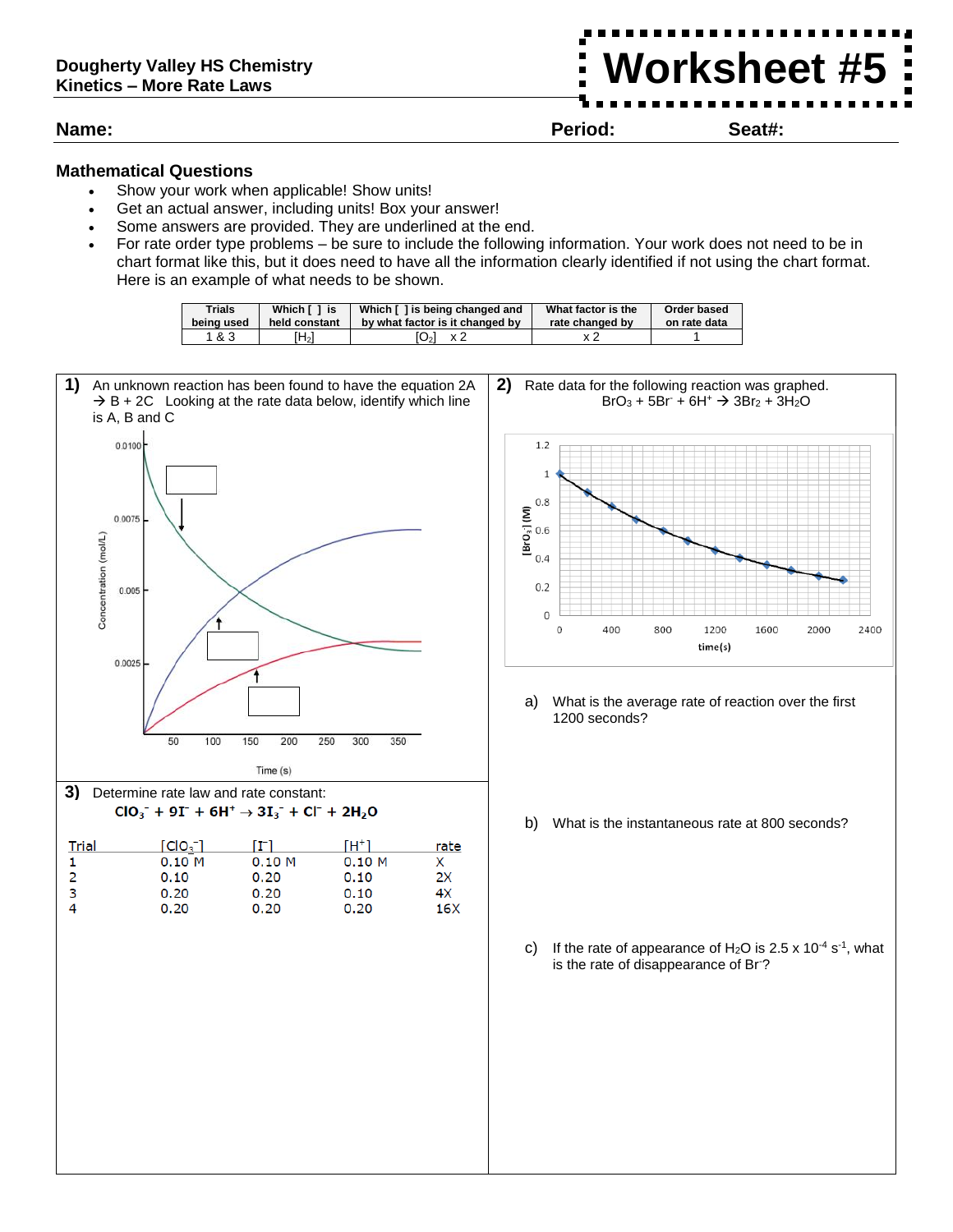## **Dougherty Valley HS Chemistry Kinetics – More Rate Laws**

| 4)<br>Determine rate law and rate constant:                                              |                                                 |                                      | 5)<br>Determine rate law and rate constant:                                              |                                                                     |                                       |                                                 |                                                                                            |  |
|------------------------------------------------------------------------------------------|-------------------------------------------------|--------------------------------------|------------------------------------------------------------------------------------------|---------------------------------------------------------------------|---------------------------------------|-------------------------------------------------|--------------------------------------------------------------------------------------------|--|
| $H_2O_2 + 2HI \rightarrow 2H_2O + I_2$                                                   |                                                 |                                      | $H_2 + I_2 \rightarrow 2HI$                                                              |                                                                     |                                       |                                                 |                                                                                            |  |
| <b>Trial</b><br>1<br>2<br>3                                                              | $[H_2O_2]$<br>0.10 M<br>0.10 M<br>0.20M         | [HH]<br>0.10 M<br>$0.20$ M<br>0.10 M | rate (mol/L/sec)<br>0.0076<br>0.0152<br>0.0152                                           | <b>Trial</b><br>1<br>$\overline{c}$<br>3                            | $[H_2]$<br>$1.0$ mol/L<br>1.0<br>2.0  | $[I_2]$<br>$1.0$ mol/L<br>2.0<br>2.0            | rate (mol/L/sec)<br>0.20<br>0.40<br>0.80                                                   |  |
| 6)                                                                                       | Determine rate law and rate constant:           |                                      |                                                                                          | 7)                                                                  | Determine rate law and rate constant: |                                                 |                                                                                            |  |
|                                                                                          | $2NO2 + F2 \rightarrow 2NO2F$                   |                                      |                                                                                          | $2NO + Br2 \rightarrow 2NOBr$                                       |                                       |                                                 |                                                                                            |  |
| <b>Trial</b><br>1.<br>2<br>3                                                             | [NO <sub>2</sub> ]<br>$1.0$ mol/L<br>2.0<br>1.0 | $[F_2]$<br>$1.0$ mol/L<br>1.0<br>2.0 | rate (mol/L/min)<br>$1.0 \times 10^{-4}$<br>$2.0 \times 10^{-4}$<br>$2.0 \times 10^{-4}$ | <b>Trial</b><br>1<br>2<br>3                                         | [NO]<br>$1.0$ mol/L<br>2.0<br>4.0     | [Br <sub>2</sub> ]<br>$1.0$ mol/L<br>1.0<br>2.0 | rate (mol/L/hr)<br>$1.30 \times 10^{-3}$<br>$5.20 \times 10^{-3}$<br>$4.16 \times 10^{-2}$ |  |
| 8)<br>What happens to the rate of a reaction if the temperature is<br>increased by 30°C? |                                                 |                                      | 9)<br>Calculate the rate of reaction for H <sub>2</sub> , Cl <sub>2</sub> and HCl when   |                                                                     |                                       |                                                 |                                                                                            |  |
|                                                                                          |                                                 |                                      |                                                                                          | hydrogen gas reacts with chlorine gas to form hydrogen<br>chloride. |                                       |                                                 |                                                                                            |  |
|                                                                                          |                                                 |                                      |                                                                                          | Time (s)                                                            | [H <sub>2</sub> ] (M)                 | $[Cl2]$ M                                       | [HCI] (M)                                                                                  |  |
|                                                                                          |                                                 |                                      |                                                                                          | 0.00<br>4.00                                                        | 0.030<br>0.020                        | 0.050<br>0.040                                  | 0.000<br>0.020                                                                             |  |
|                                                                                          | increased from 300K to 340K?                    |                                      | 10) What happens to the rate of a reaction if the temperature is                         |                                                                     |                                       |                                                 |                                                                                            |  |